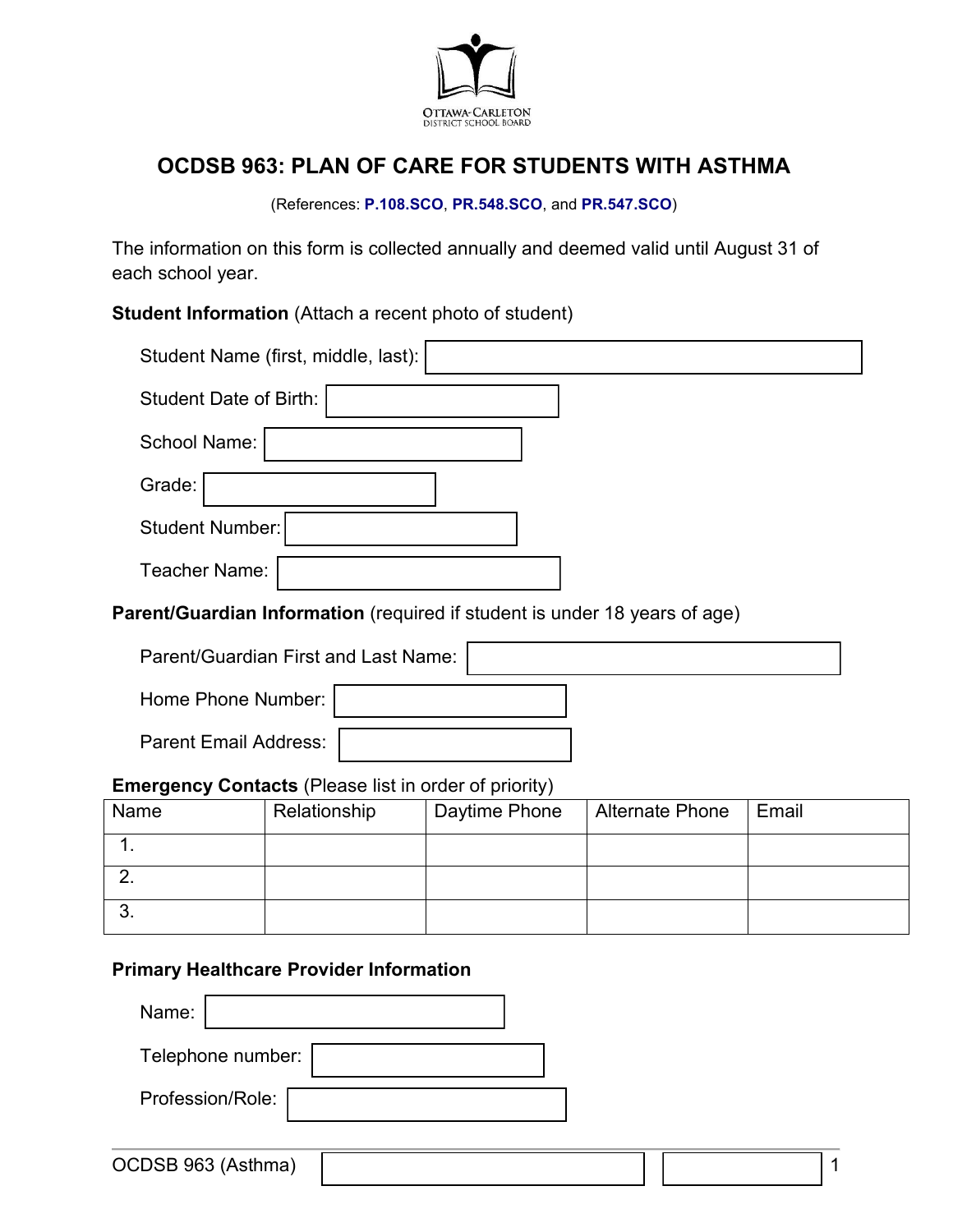#### **Healthcare Specialist Information**

Same as Primary Healthcare Provider.

Different from Primary Healthcare Provider (Complete the following information)

| Name:                                 |
|---------------------------------------|
| Telephone number:                     |
| Profession/Role:                      |
| Physician                             |
| <b>Nurse Practitioner</b>             |
| <b>Registered Nurse</b>               |
| Pharmacist                            |
| <b>Respiratory Therapist</b>          |
| <b>Certified Respiratory Educator</b> |
| <b>Certified Asthma Educator</b>      |
| Other. Please specify:                |

**I/We authorize the school staff to contact the above health care provider as required to attend to the well-being of the student.**

**Please attach the most recent, original instructions, prescriptions, and labels pertaining to each medication. Date of prescription/notes must be captured.**

**Daily/Routine Asthma Management KNOWN ASTHMA TRIGGERS** (check all that apply)

| Colds/flu/illness            | Pollen            |
|------------------------------|-------------------|
| Physical activity/exercise   | Mould             |
| Pet dander                   | <b>Dust</b>       |
| Smoke (e.g. tobacco, fire,   | Cold weather      |
| cannabis, second-hand smoke) | Change in weather |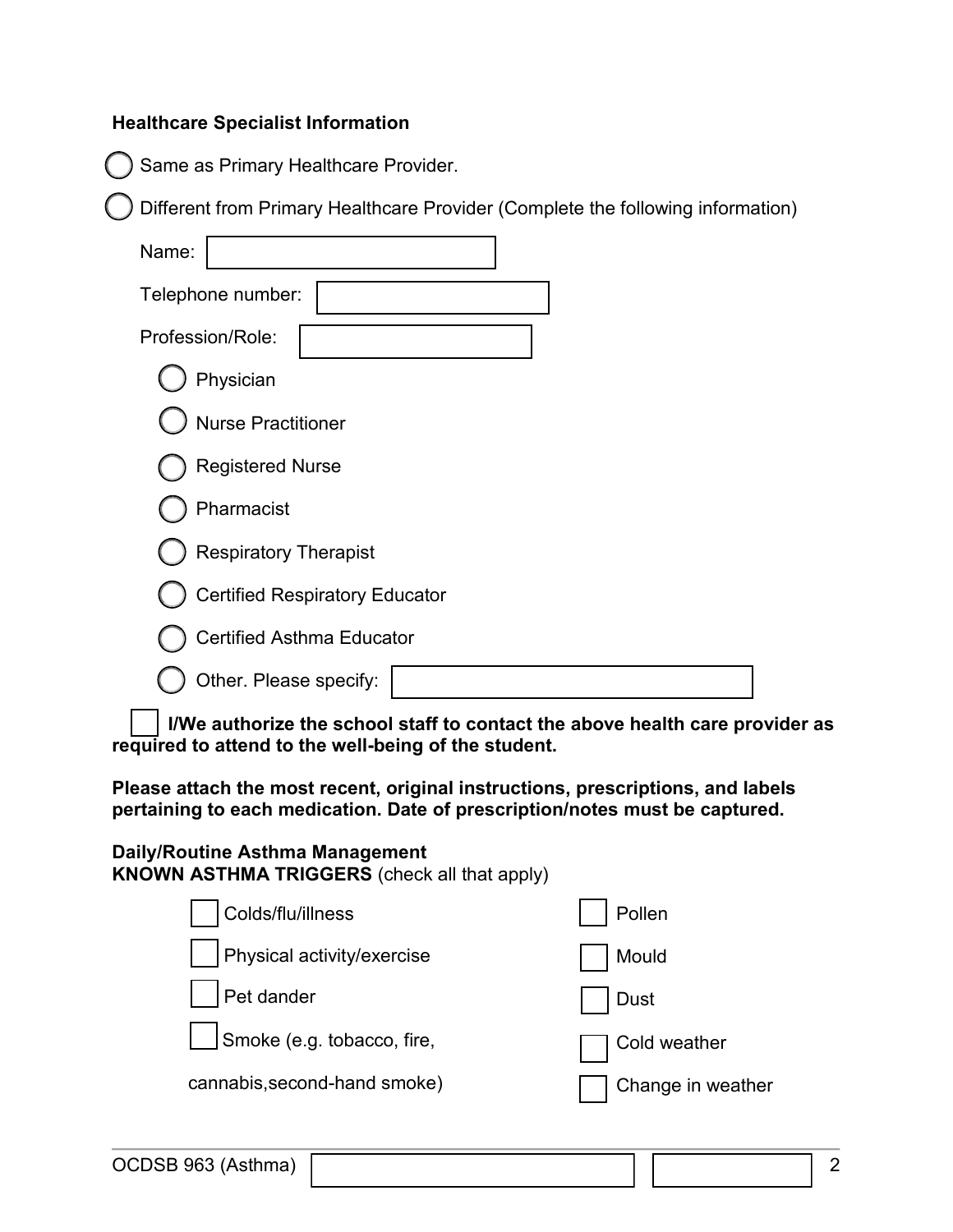| <b>Strong smells</b>                                                        | Anaphylaxis       |  |  |
|-----------------------------------------------------------------------------|-------------------|--|--|
| Allergies                                                                   | Other:            |  |  |
| <b>Please specify</b>                                                       |                   |  |  |
|                                                                             |                   |  |  |
| <b>AVOIDANCE INSTRUCTIONS</b>                                               |                   |  |  |
|                                                                             |                   |  |  |
| <b>OTHER ACCOMMODATION</b> (e.g. during nutrition breaks, field trips)      |                   |  |  |
|                                                                             |                   |  |  |
|                                                                             |                   |  |  |
| <b>Reliever Inhaler</b><br>Use the provided reliever inhaler in the dose of | (number of puffs) |  |  |
| when the student experiences the following asthma symptoms (Check all that  |                   |  |  |
| apply)                                                                      |                   |  |  |
| Continuous coughing                                                         |                   |  |  |
| Trouble breathing                                                           |                   |  |  |
| <b>Chest tightness</b>                                                      |                   |  |  |
| Wheezing (whistling sound in chest)                                         |                   |  |  |
| Student may also be restless, irritable and/or quiet                        |                   |  |  |
| Other (explain):                                                            |                   |  |  |
| Please check the type of reliever inhaler the student uses:                 |                   |  |  |
| Salbutamol (e.g. Ventolin)                                                  |                   |  |  |
| Airomir                                                                     |                   |  |  |
| Ventolin                                                                    |                   |  |  |

OCDSB 963 (Asthma) 23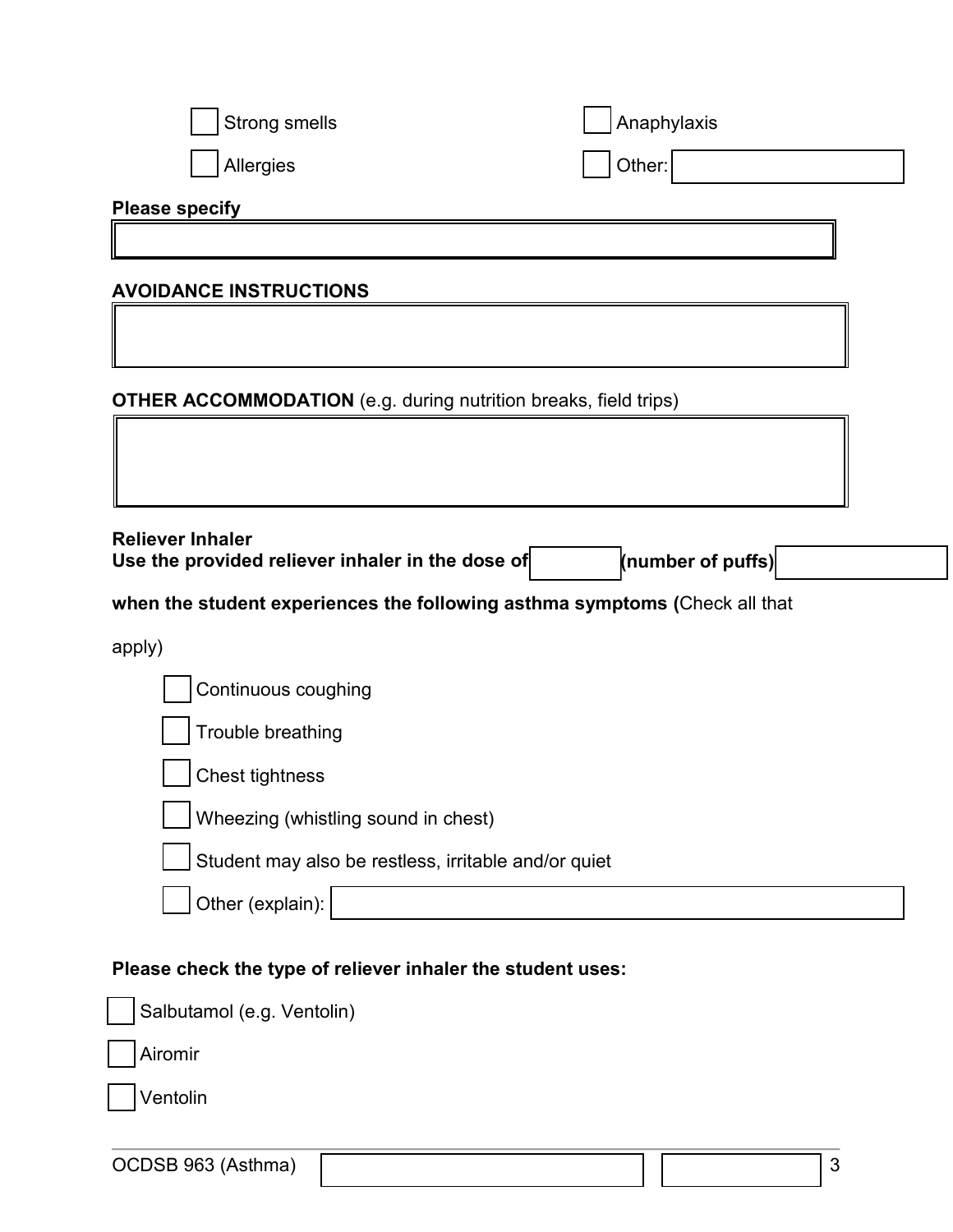| <b>Bricanyl</b>                                                          |                 |                                                                                      |          |
|--------------------------------------------------------------------------|-----------------|--------------------------------------------------------------------------------------|----------|
| Other (specify):                                                         |                 |                                                                                      |          |
| Airomir                                                                  | <b>Bricanyl</b> | <b>Salbutamol</b><br>(e.g. Ventolin)                                                 | Ventolin |
| Is spacer (valved holding chamber) provided?<br>Yes<br>No                |                 |                                                                                      |          |
| Do you authorize the student to carry the reliever inhaler at all times? |                 |                                                                                      |          |
| Yes. Reliever inhaler is kept in the student's:                          |                 |                                                                                      |          |
| Pocket                                                                   |                 |                                                                                      |          |
| Case/pouch                                                               |                 |                                                                                      |          |
| Backpack/fanny pack                                                      |                 |                                                                                      |          |
| Other (specify):                                                         |                 |                                                                                      |          |
| locker combination):                                                     |                 | No. Please specify where the reliever inhaler is kept (e.g. name of an individual or |          |

**Controller Inhaler Does a controller inhaler have to be administered during school hours?**

Yes

No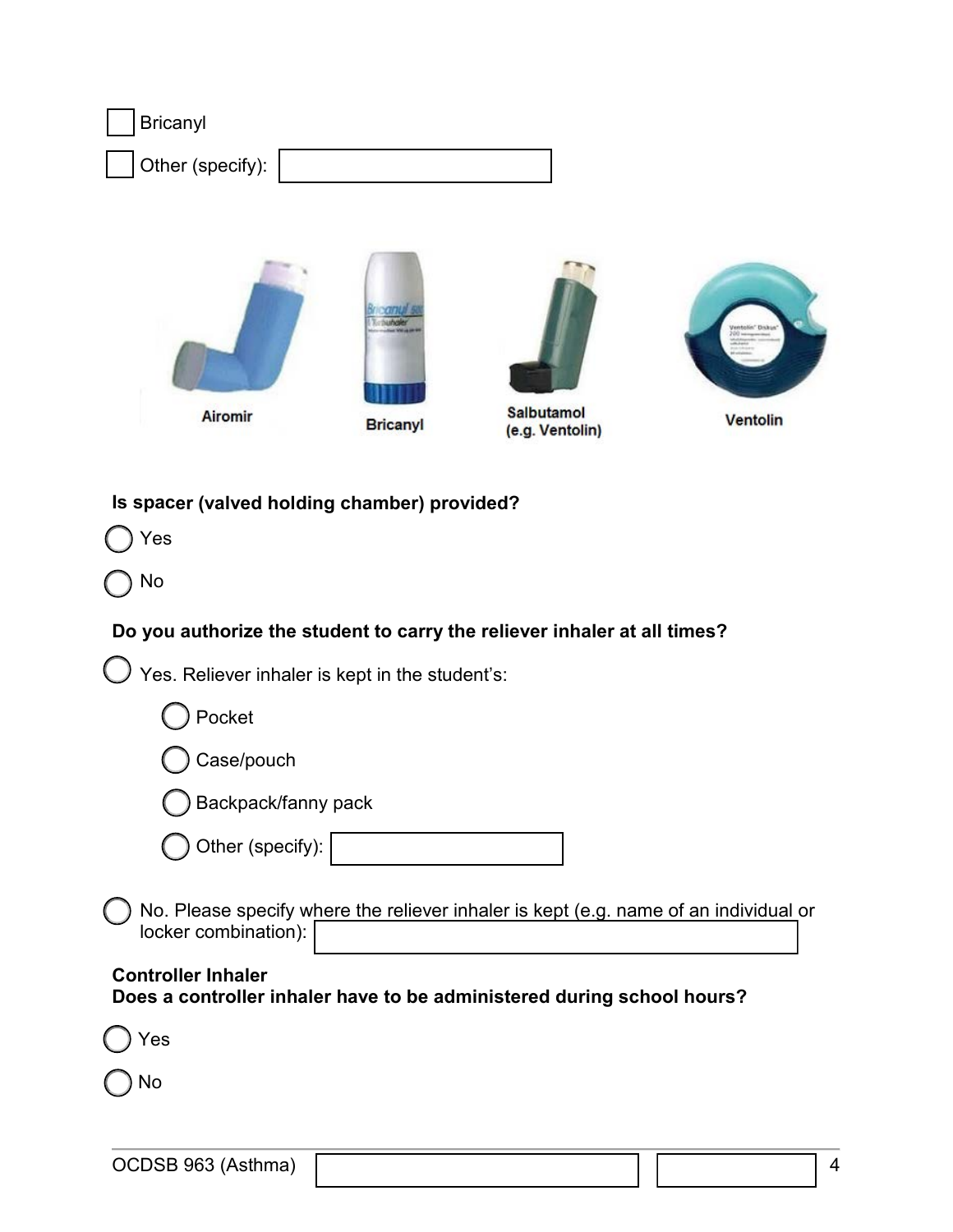#### **Controller Medication Use:**

| <b>Use/Administrator (Name of</b><br><b>Medication)</b> | In the dose of                                                                         | At the following times |
|---------------------------------------------------------|----------------------------------------------------------------------------------------|------------------------|
|                                                         |                                                                                        |                        |
|                                                         |                                                                                        |                        |
|                                                         |                                                                                        |                        |
| Special Instructions for Administration:                |                                                                                        |                        |
| <b>Duration of Medication Regime:</b>                   |                                                                                        |                        |
| <b>Caution of Notable Side Effects:</b>                 |                                                                                        |                        |
|                                                         | Do you authorize the student to carry the controller inhaler at all times?             |                        |
| Yes. Controller inhaler is kept in the student's:       |                                                                                        |                        |
| Pocket                                                  |                                                                                        |                        |
| Case/pouch                                              |                                                                                        |                        |
| Backpack/fanny pack                                     |                                                                                        |                        |
| Other (specify):                                        |                                                                                        |                        |
| locker combination):                                    | No. Please specify where the controller inhaler is kept (e.g. name of an individual or |                        |
| Please specify location of backup inhalers in school:   |                                                                                        |                        |
| Storage Cautions (if any):                              |                                                                                        |                        |
| <b>Disposal Instructions:</b>                           |                                                                                        |                        |
| INAI-<br>والتفارية والمستقلة والمستقلة والمتوارد        | 51.5154.00                                                                             |                        |

**I/We acknowledge that it is my/our responsibility to submit enough backup medication and medical supplies to school and to track the expiration date.**

# **Parent(s)/Guardian(s) Authorization to Administer Medication**

The administration of medication involves certain elements of risk, including, but not limited to illness, adverse reactions or other complications. Reactions caused by the administration of any medication can occur without fault on any party; the student, or the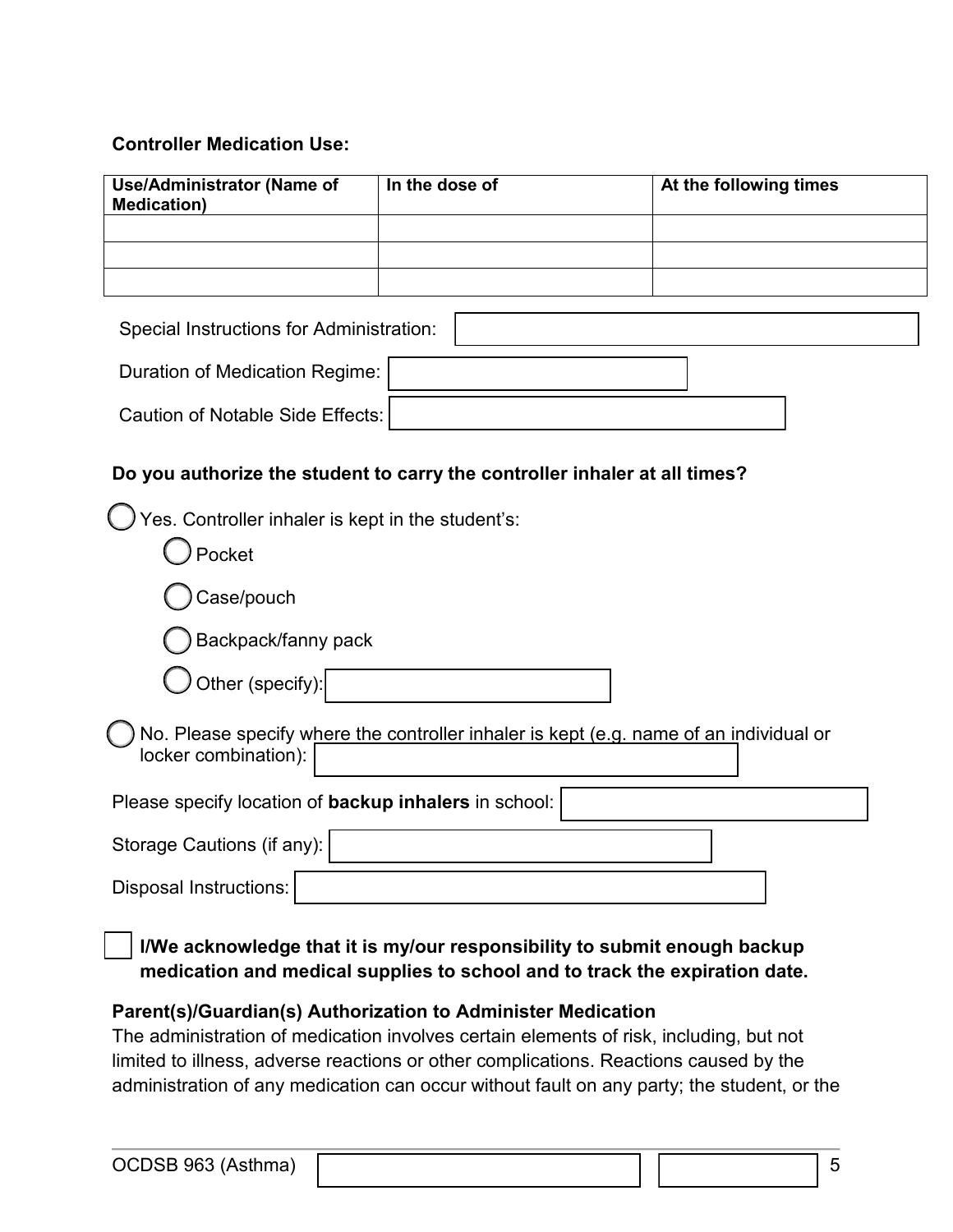OCDSB or its employees or agents. By requesting and consenting to the administration of medication by an employee of the OCDSB, or by authorizing the self-administration of medication by the student, you are assuming any associated risks.

**In life-threatening emergencies**, staff will administer prescribed medication to students "in loco parentis" and not as healthcare professionals.

 I/We authorize the OCDSB staff to administer prescribed medication to the student as prescribed. I/We understand that OCDSB staff is not medically trained to administer medication and bear sole responsibility for any adverse reaction that might occur following the administration of medication.

 The student is capable of administering their own medication. I/We bear sole responsibility for any adverse reaction that might occur following the self-administration of medication.

## **Consent to Release Information**

## **Does the student use OSTA bus on a regular basis?**

Yes. A copy of the Student Care Plan will be shared with OSTA.

No.

I/We give consent for the school to share this Plan of Care as necessary with individuals in direct contact with the student to attend to their well-being and medical needs at school and during school activities. This may include school and office staff, occasional staff, OSTA, contracted bus operators and bus drivers, before- and after-school program staff. This plan will be posted in identified areas of the school for emergency response purposes.

I confirm that the information herein is accurate and up to date. I understand that I must re-submit this form in case of any changes to the student's medication, condition, level of independence, or treatment plan.